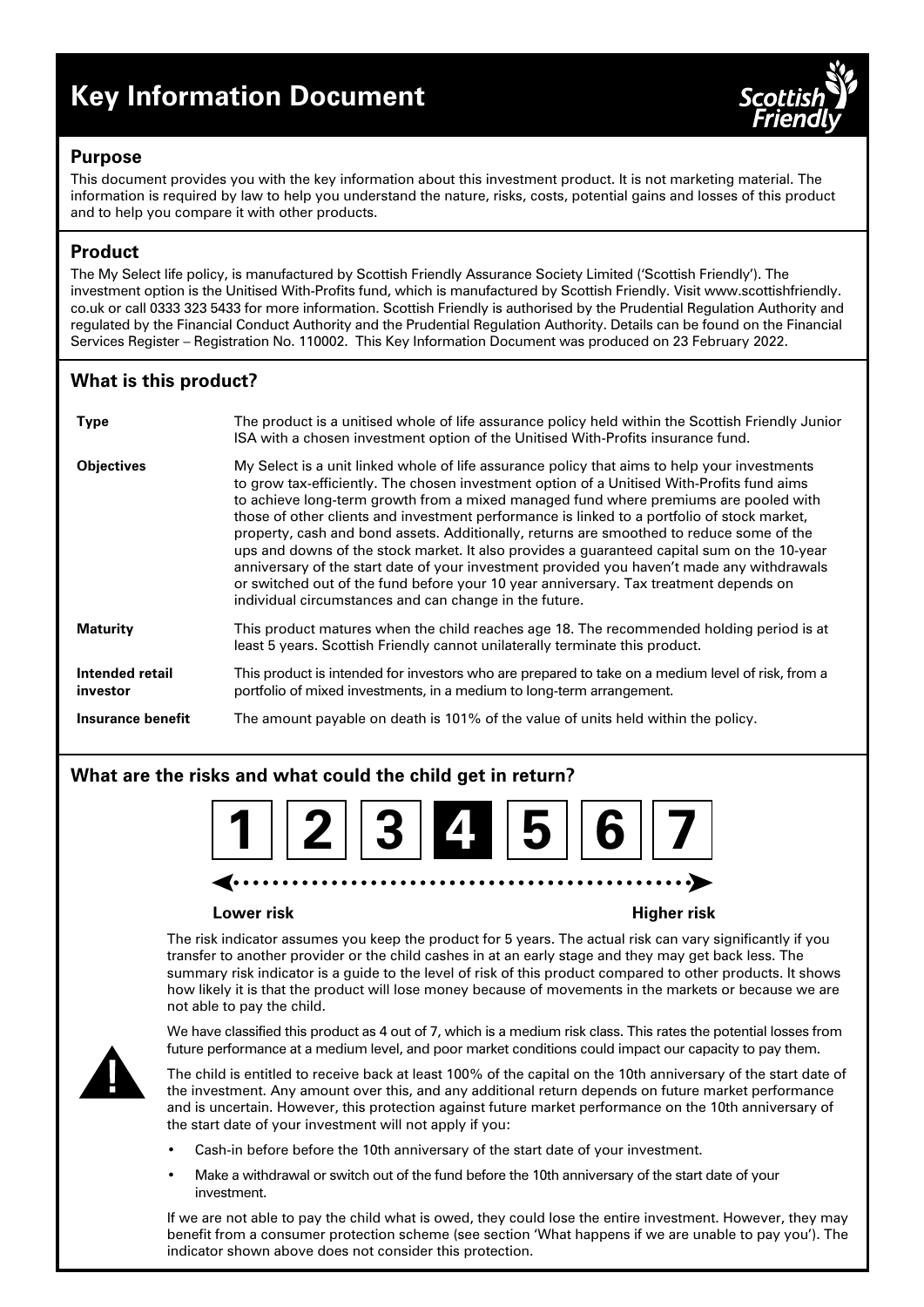| <b>Performance scenarios</b> |                                                                       |                     |                      |                                            |  |  |
|------------------------------|-----------------------------------------------------------------------|---------------------|----------------------|--------------------------------------------|--|--|
| Investment                   | £10,000                                                               | 1 Year              | 3 Years              | 5 Years<br>(Recommended<br>holding period) |  |  |
| <b>Survival scenarios</b>    |                                                                       |                     |                      |                                            |  |  |
| <b>Stress</b>                | What the child might get back after costs<br>Average return each year | £6,501<br>$-34.99%$ | £7,291<br>$-10.00\%$ | £6,641<br>$-7.86\%$                        |  |  |
| Unfavourable                 | What the child might get back after costs<br>Average return each year | £9,502<br>$-4.98%$  | £9,803<br>$-0.66%$   | £10,369<br>0.73%                           |  |  |
| <b>Moderate</b>              | What the child might get back after costs<br>Average return each year | £10,482<br>4.82%    | £11.546<br>4.91%     | £12,826<br>5.10%                           |  |  |
| Favourable                   | What the child might get back after costs<br>Average return each year | £11,456<br>14.56%   | £13,481<br>10.47%    | £15,710<br>9.45%                           |  |  |
| <b>Death scenario</b>        |                                                                       |                     |                      |                                            |  |  |
| Upon death                   | What the child's beneficiaries might get<br>back after costs          | £10.587             | £11,661              | £12,954                                    |  |  |

This table shows the money the child could get back over the next 5 years, under different scenarios, assuming that you invest £10,000. The scenarios shown illustrate how your investment could perform. You can compare them with the scenarios of other products. The scenarios presented are an estimate of future performance based on evidence from the past on how the value of this investment varies, and are not an exact indicator. What the child gets will vary depending on how the market performs and how long you keep the product. The stress scenario shows what the child might get back in extreme market circumstances, and it does not take into account the situation where we are not able to pay them.

The figures shown include all the costs of the product itself. The figures do not take into account their personal tax situation, which may also affect how much they get back. The maximum loss would be that they lose all of the investment.

### **What happens if Scottish Friendly is unable to pay out?**

If you buy a policy with Scottish Friendly and we cannot pay the full amount due, the child may be entitled to compensation under the Financial Services Compensation Scheme. The maximum level of compensation for claims against firms declared in default is 100% of the claim with no upper limit.

### **What are the costs?**

The Reduction in Yield (RIY) shows what impact the total costs you pay will have on the investment return the child might get. The total costs take into account one-off, ongoing and incidental costs.

The amounts shown here are the cumulative costs of the product itself, for three different holding periods. They include potential early exit penalties. The figures assume you invest £10,000 at outset. The figures are estimates and may change in the future.

#### **Table 1: Costs over time**

The person selling you or advising you about this product may charge you other costs. If so, we will provide you with information about these costs and show you the impact that all costs will have on your investment over time.

| E10,000                     | 1 year  | 3 years | If you cash in after If you cash in after If you cash in after 5 years<br>(the recommended holding<br>period) |
|-----------------------------|---------|---------|---------------------------------------------------------------------------------------------------------------|
| <b>Total costs</b>          | £208    | £580    | £991                                                                                                          |
| Reduction in Yield per year | $2.1\%$ | $1.7\%$ | $1.6\%$                                                                                                       |